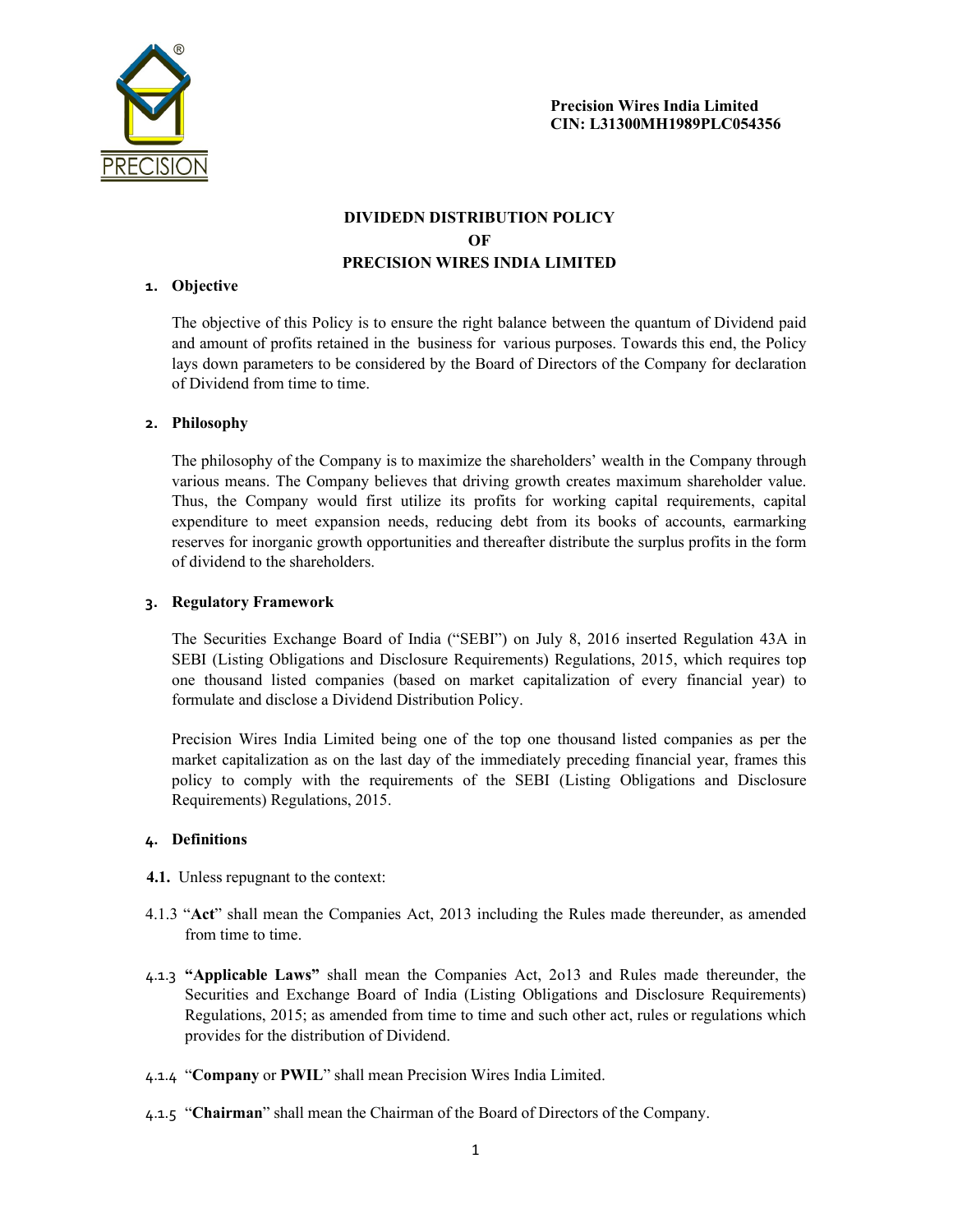

- 4.1.6 "Compliance Officer" shall mean the Compliance Officer of the Company appointed by the Board of Directors pursuant to the SEBI (Listing Obligations and Disclosure Requirements) Regulations, 2015.
- 4.1.7 "Board" or "Board of Directors" shall mean Board of Directors of the Company.
- 4.1.8 "Dividend" shall mean Dividend as defined under Companies Act, 2013.
- 4.1.9 "MD" shall mean Managing Director of the Company.
- 4.1.10 "Policy or this Policy" shall mean the Dividend Distribution Policy.
- 4.1.11"SEBI Regulations" shall mean the Securities and Exchange Board of India (Listing Obligations and Disclosure Requirements) Regulations, 2015 together with the circulars issued thereunder, including any statutory modification(s) or re-enactment(s) thereof for the time being in force.

### 4.2. Interpretation

- 4.2.1 In this Policy, unless the contrary intention appears:
	- 4.2.1.1 the clause headings are for ease of reference only and shall not be relevant to interpretation;
	- 4.2.1.2 a reference to a clause number includes a reference to its sub-clauses;
	- 4.2.1.3 words in singular number include the plural and vice versa;
	- 4.2.1.4 Words and expressions used and not defined in this Policy but defined in Companies Act, 2013 or rules made thereunder or Securities and Exchange Board of India Act, 1992 or regulations made thereunder or Depositories Act, 1996 shall have the meanings respectively assigned to them in those Acts, Rules and Regulations.

## 5. Parameters for declaration of Dividend

5.1 In line with the philosophy stated above in Clause 2, the Board of Directors of the Company, shall consider the following parameters for declaration of Dividend:

## 5.1.1 Financial Parameters / Internal Factors:

The Board of Directors of the Company would consider the following financial parameters before declaring or recommending dividend to shareholders:

### Internal Factors:

- i. Profitable growth of the Company and specifically, profits earned during the financial year as compared with a. Previous years and b. Internal budgets
- ii. Cash flow position of the Company
- iii. Accumulated reserves
- iv. Earnings stability
- v. Future cash requirements for organic growth/expansion and/or for inorganic growth,
- vi. Brand acquisitions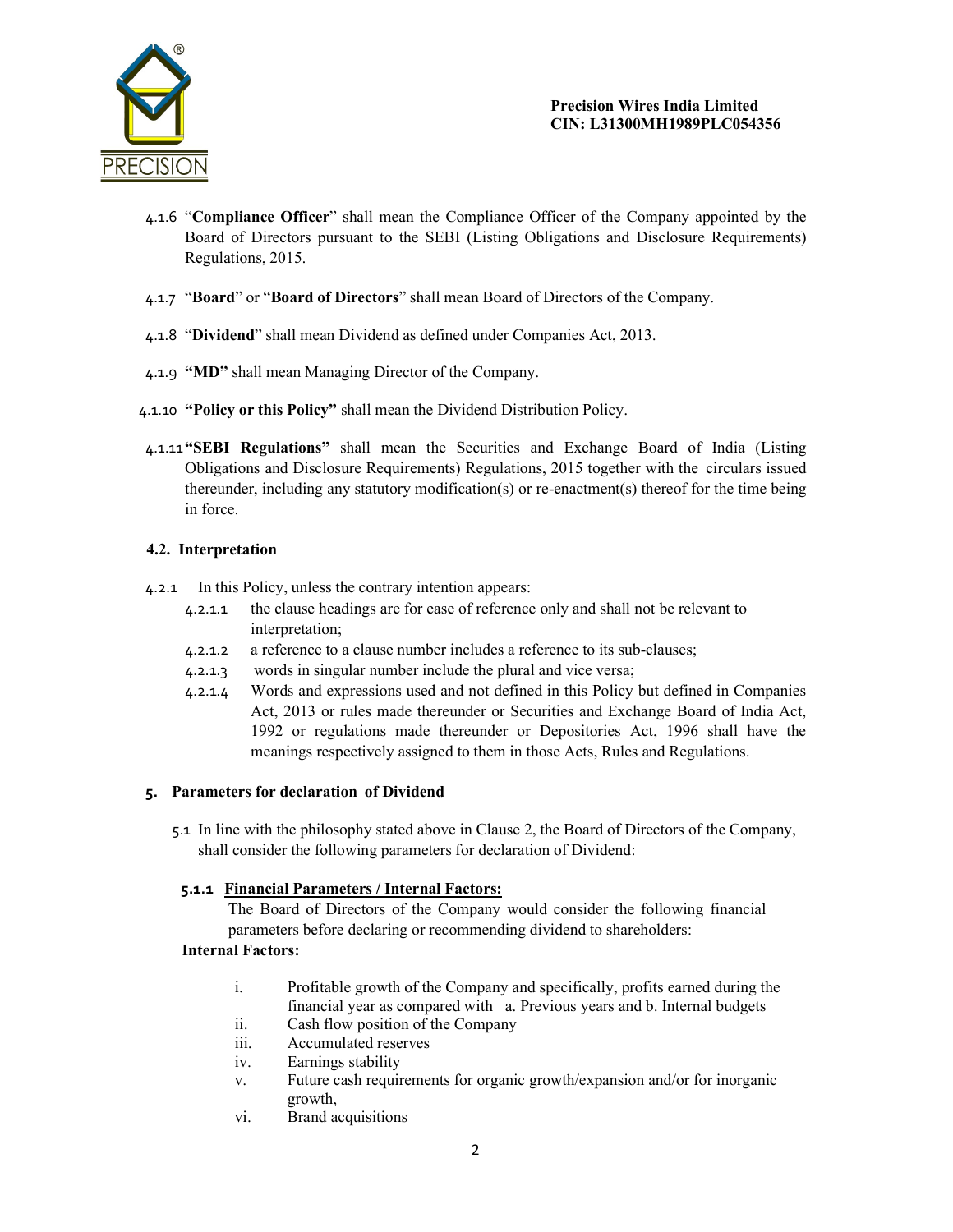

- vii. Current and future leverage and, under exceptional circumstances, the amount of contingent liabilities
- viii. Deployment of funds in short term marketable investments,
- ix. Long term investments
- x. Capital expenditure(s), and
- xi. The ratio of debt to equity (at net debt and gross debt level).

### External Factors

- i. Business cycles,
- ii. Economic environment,
- iii. Cost of external financing,
- iv. Applicable taxes including tax on dividend,
- v. Industry outlook for the future years,
- vi. Inflation rate, and
- vii. Changes in the Government policies, industry specific rulings  $\&$  regulatory provisions.

Apart from the above, the Board also considers past dividend history and sense of shareholders' expectations while determining the rate of dividend. The Board may additionally recommend special dividend in special circumstances.

The Board may declare one or more Interim Dividends during the year. Additionally, the Board may recommend Final Dividend for the approval of the shareholders at the Annual General Meeting. The date of the Board meeting in which the Dividend proposal will be considered, will be provided to the stock exchanges, as required by Listing Regulations.

### 5.2 Circumstances under which the shareholders may or may not expect Dividend:

- 5.2.1 The shareholders of the Company may not expect Dividend under the following circumstances:
	- 5.2.1.1 Whenever it undertakes or proposes to undertake a significant expansion project requiring higher allocation of capital;
	- 5.2.1.2 Significantly higher working capital requirements adversely impacting free cash flow;
	- 5.2.1.3 Whenever it undertakes any acquisitions or joint ventures requiring significant allocation of capital;
	- 5.2.1.4 Whenever it proposes to utilise surplus cash for buy-back of securities; or
	- 5.2.1.5 In the event of inadequacy of profits or whenever the Company has incurred losses.
	- 5.2.1.6 Organic/ or inorganic growth;

### 5.3 Utilization of retained earnings:

5.3.1 The Company may declare dividend out of the profits of the Company for the year or out of the profits for any previous year or years or out of the free reserves available for distribution of Dividend, after having due regard to the parameters laid down in this Policy.